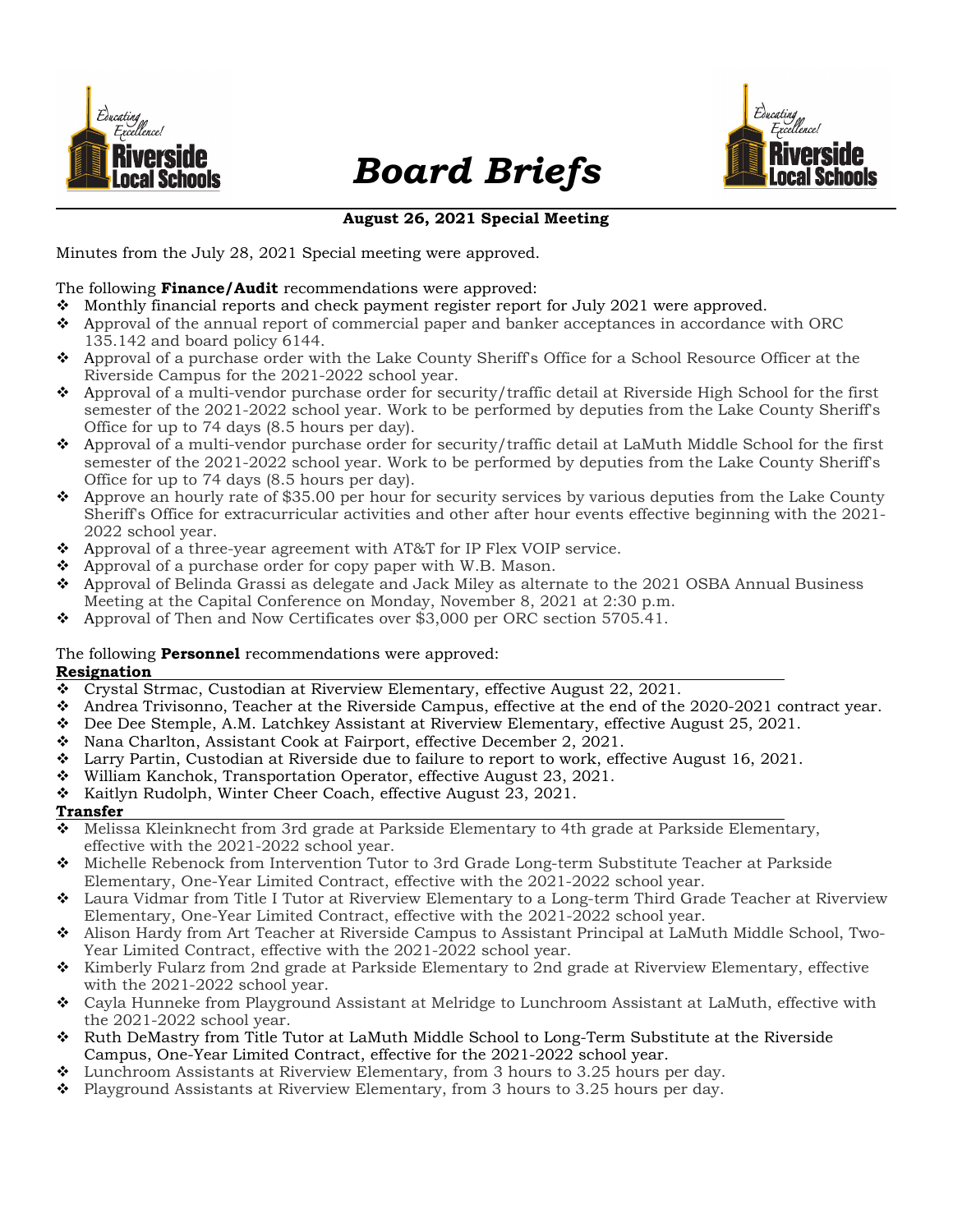# Employment

- Nicole Luciano, Math Teacher at Riverside High School, correction of salary from BA Step-1 to BA Step-2.
- Rebecca Rowell-Malinas, Intervention Specialist at Riverside Campus, One-Year Limited Contract, effective at the beginning of the 2021-2022 school year.
- Jessica Morrison, Special Needs Assistant at Parkside Elementary, One-Year Limited Contract, effective at the beginning of the 2021-2022 school year.
- Jennifer Cooper, Long-Term Art Teacher at Riverside Campus, One-Year Limited Contract, effective at the beginning of the 2021-2022 school year.
- Cheryl Bohr, Transportation Operator, One-Year Limited Contract, effective at the beginning of the 2021- 2022 school year.
- Steve Hart, Transportation Operator, One-Year Limited Contract, effective at the beginning of the 2021- 2022 school year.
- $\bullet$  Kathy Fredriks, Transportation Assistant, effective at the beginning of the 2021-2022 school year.
- Gary Facemyer, Transportation Assistant, One-Year Limited Contract, effective at the beginning of the 2021-2022 school year.
- Melissa Wilson, Elementary Aide, second session of Summer 2021 Extended Learning In-Person.
- Jennifer Westbrook, Administrator, second session of Summer 2021 Extended Learning In-Person.
- $\bullet$  Taylor Purchase, approval to pay her \$24.13 per hour for hours worked prior to her contracted start date. Jamie Lauer, Long-term Kindergarten Teacher at Riverview Elementary, One-Year Limited Contract,
- effective at the beginning of the 2021-2022 school year.
- Kaleigh Gil, Kindergarten Teacher at Parkside Elementary, One-Year Limited Contract, at the beginning of the 2021-2022 school year.
- Revision of an additional hour for Lisa Grieco Kaczmarski, Assistant Cook at Riverview Elementary, from 3 hours to 4 hours per day, effective at the start of her 2021-2022 contract.
- Abby Plassard, Title Tutor at Buckeye Elementary, One-Year Limited Contract, effective at the beginning of the 2021-2022 school year.
- Carol Grier, Long-Term Substitute for a teacher on leave at Buckeye Elementary, effective at the beginning of the 2021-2022 school year until the teacher returns.
- \* Karen Weaver, Title Tutor at Riverview Elementary, One-Year Limited Contract, effective at the beginning of the 2021-2022 school year.
- Sally Lehmann, Title Tutor at Riverview Elementary, One-Year Limited Contract, effective at the beginning of the 2021-2022 school year pending background check.
- Angelina French, Long-Term 2nd grade substitute at Parkside Elementary, One-Year Limited Contract, effective at the beginning of the 2021-2022 school year.
- Julie Sable, Intervention Tutor at Parkside Elementary, One-Year Limited Contract, effective at the beginning of the 2021-2022 school year pending ODE licensure.
- Nicole Starkey, Intervention Tutor at Parkside Elementary, One-Year Limited Contract, effective at the beginning of the 2021-2022 school year pending background check.
- Alexandria Hauxhurst, Lunchroom Assistant at Riverview Elementary, One-Year Limited Contract, effective at the beginning of the 2021-2022 school year.
- Olga Lehmann, Kathleen Henderlich, and Hillary Layman, Tuesday/Thursday Academy Monitor at LaMuth Middle School for the 2021-2022 school year.
- Gina Cireddu and Barb Dolan, Saturday Academy Monitor at LaMuth Middle School for the 2021-2022 school year.
- Michelle Hribar, Title Tutor at Melridge Elementary, One-Year Limited Contract, effective at the beginning of the 2021-2022 school year.
- Alfred Taylor, Skilled Craft-Maintenance, One-Year Limited Contract, effective at the beginning of the 2021-2022 school year pending background check.
- Stacy Prib, Long-Term Substitute at Riverview Elementary for a teacher on leave, effective at the beginning of the 2021-2022 school year until the teacher returns.
- Jennifer Skouby, Playground Assistant at Riverview Elementary One-Year Limited Contract, effective at the beginning of the 2021-2022 school year.
- Dana King, Long-Term Substitute at Parkside for a teacher on leave, effective at the beginning of the 2021- 2022 school year until the teacher returns.
- Nicole Munaretto, Preschool Special Needs Assistant at Hale Road, One-Year Limited Contract, effective August 26, 2021.
- Alicia Taipale, Latchkey Assistant at Riverview Elementary, One-Year Limited Contract, effective August 27, 2021.
- Kirsten Zimmerman, TESOL Teacher at Riverview Elementary, One-Year Limited Contract, pending endorsement and copy of background check.
- Jena Thompson, TESOL Teacher at Parkside and Riverside Campus, One-Year Limited Contract, pending background check.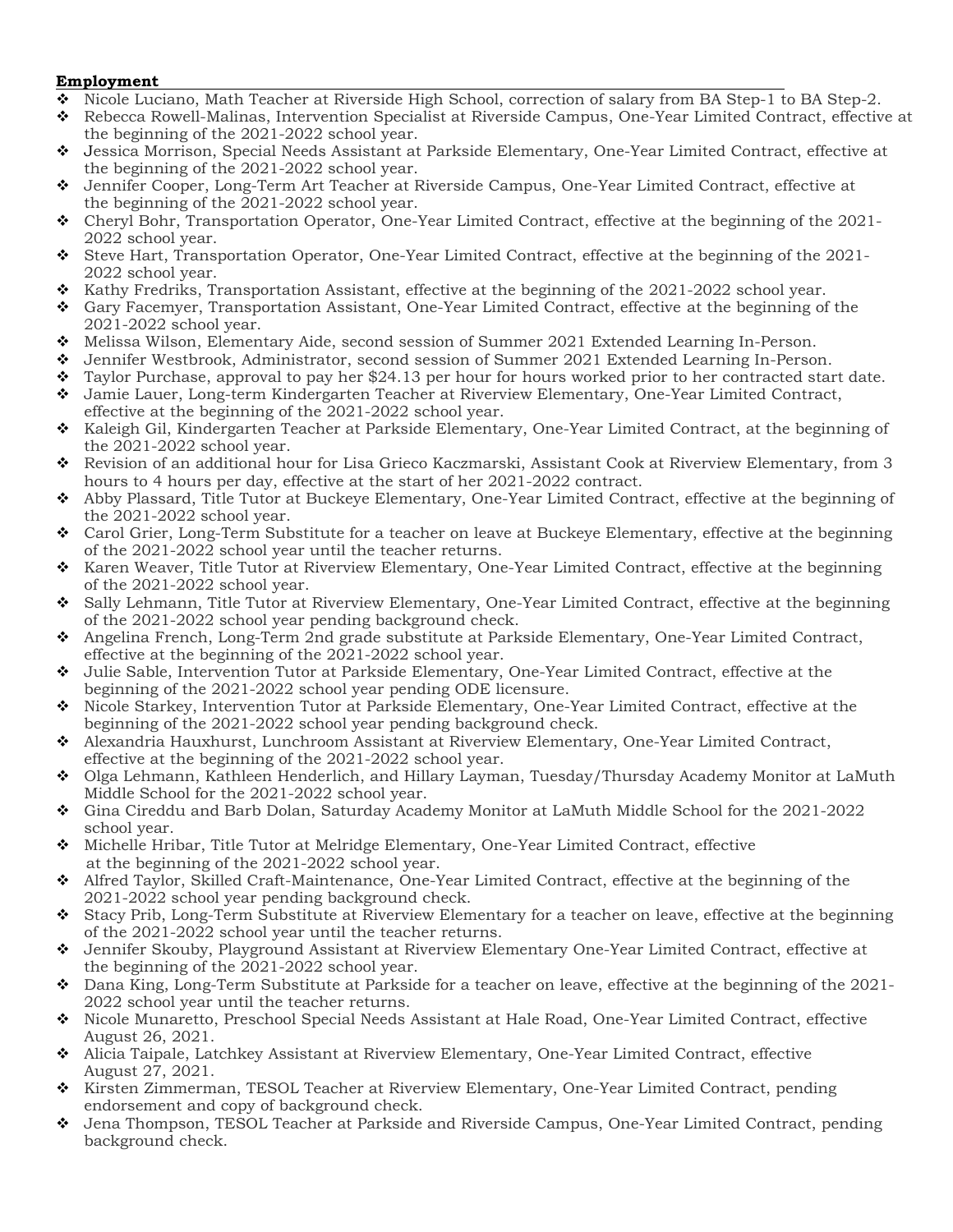- Ciara Bartlett, Special Needs Assistant at Riverview Elementary, One-Year Limited Contract, pending background check and permit.
- Nancy Westman, Special Needs Assistant at Riverside Campus, One-Year Limited Contract, effective August 27, 2021.
- The following teachers of the Asynchronous Extended Learning to be paid an additional 3 hours per week for 3 weeks at the pay rate of \$29.06 an hour paid by timesheet: Jeff Eckles, Michael Gisondo, Kenneth Huffman, Kenneth Keller, Stacey Lucas, Jamie Mrosko, Laura Poje, Sara Ross, Andrea Trivisonno.

#### Classified Substitutes

 Shelby Allen, Alyson Baczek, Sally Bader, Claudia Barbian, Allie Binkiewicz, Michelle Bittner, Ashley Bollas, Karen Bosley, Laurie Brancel, Shayla Brewster, Tammi Bush, Julie Calloway, Elizabeth Carrow, John Clark, Alexis Davison, Paytra Diffenbacher, Diana Eisler, Nicholas Fatica, Kelly Fiffick, Melissa Gray, Carol Grant, Julie Hornstein, Amanda Johancen, Adam Kalb, Stephanie Lillman, Keley Meredith, Kenneth Mielke, Stephanie Murphy, Greg Nied, Julie Oris, Karen Palmer, Diann Phillips, Rose Pike, Megan Pitcher, Jean Powell, Kathlene Psenak, Tanya Puhalj, Kyle Rebenok, Cindy Reed, Kelly Rokosky, April Smith, Shawna Smith, Tana Steinmetz, Polly Sullivan, Bill Telfer, Jeannette Veselko, Lori Wallis, Lois Wyatt, Lorraine Zimmer, Angela Zupancic. Substitute Transportation Operator: Kyle Andree, Ernest Deitrick, Randall Hedrick, Valerie Keener, William Kanchok, Grey Kidd (pending certification), David Marks, Charles McConnaughy (pending certification), Sharon Swartzwelder, Bill Telfer. Substitute Mechanic: Steve Delembo. Substitute Education Aide: Julie Hornstein, Colleen Mann, Jeanette Veselko.

# Supplemental Contracts for the 2021-2022 school year

- ◆ David Shook, Soccer-Girls Head Coach
- Camille Cvengros, Athletic Faculty Manager-LaMuth, Athletic Faculty Manager-Riverside Fall 1/2 split
- Justin Toth, Athletic Faculty Manager-Riverside Fall 1/2 split
- Elliott Putney, Varsity Cross Country Volunteer
- Brad Allen, Band-Junior High, Summer Band-RHS Assistant-5 Days
- James Swislocki, Band-LaMuth Middle School
- Glenn Obergefell, Choral-Campus
- Andrew Susick, Choral-LaMuth Middle School
- ◆ Melissa Rusnak, Elementary Music
- $\triangleleft$  Amy Kish, Elementary Music
- Jaime McIntyre, Senior Class Advisor, Junior Class Advisor
- Stacey Lucas, Student Council-High School, Student Council-Junior High
- \* Kelly Puhalsky, Student Council-LaMuth Middle School
- ◆ Rebecca Schenk, Yearbook-RHS Editor
- Lora Kaserman, Yearbook-Junior High
- Cathy Valaitis, Yearbook-LaMuth Middle School
- Michael Gisondo, Academic Challenge, Academic Decathlon-Assistant
- Robyn Selent, Academic Decathlon-Director
- Jeff Eckles, Mock Trial
- Lisa Wade, Audio/Visual-Campus
- ❖ Laura Poje, Campus/Auditorium Technician<br>❖ Jackie Halsey Exchange Student Program A
- Jackie Halsey, Exchange Student Program Advisor
- Christina Sherwood, National Honor Society
- Jonathan Breech, 7th Grade Class Trip Director
- Monica Vernon, Outdoor Education Program Director
- Amanda Smith, Outdoor Education Program Assistant
- Scott Bailis, Guidance Director-10 Days, Guidance RHS Ext. Time-10 Days
- Brianna Ball, Guidance RHS Ext. Time-10 Days
- \* Karin Pennock, Guidance RHS Ext. Time-10 Days
- Jamie Clark, Guidance JRW Ext. Time-10 Days
- Alyssa Winer, Guidance JRW Ext. Time-10 Days
- Erin Falvey, Guidance LMS Ext. Time-10 Days
- $\div$  Kathy Francis, Guidance LMS Ext. Time-10 Days
- David Schwartz, Summer Band-RHS Director-5 Days
- Joel Wolf, Summer Band-RHS 2nd Assistant-5 Days
- Cynthia Schnug, Life Skills RHS Ext. Time-10 Days
- ❖ Beth Rider, Head Teacher-Preschool (Hale Rd.)
- TBT Leads: Lisa Krieger, Erin McBride, Heather Hopkins, Kimberly Fularz, Kristen Sarosy, Lori Collins, Jessica Hayden, Kellie Galante, Kelli Marks, Juliann Tinney, Michael Prib, Andrea Gingrich, Mark Tinney, Monica Vernon, Rebecca Suran, Kelly Puhalsky, Carol Molnar, Mary Jo Przela, Ellen D'Amore, Christina York, Elizabeth Amos, Kathy Henderlich.
- Gene Harden, Varsity Golf Coach Volunteer